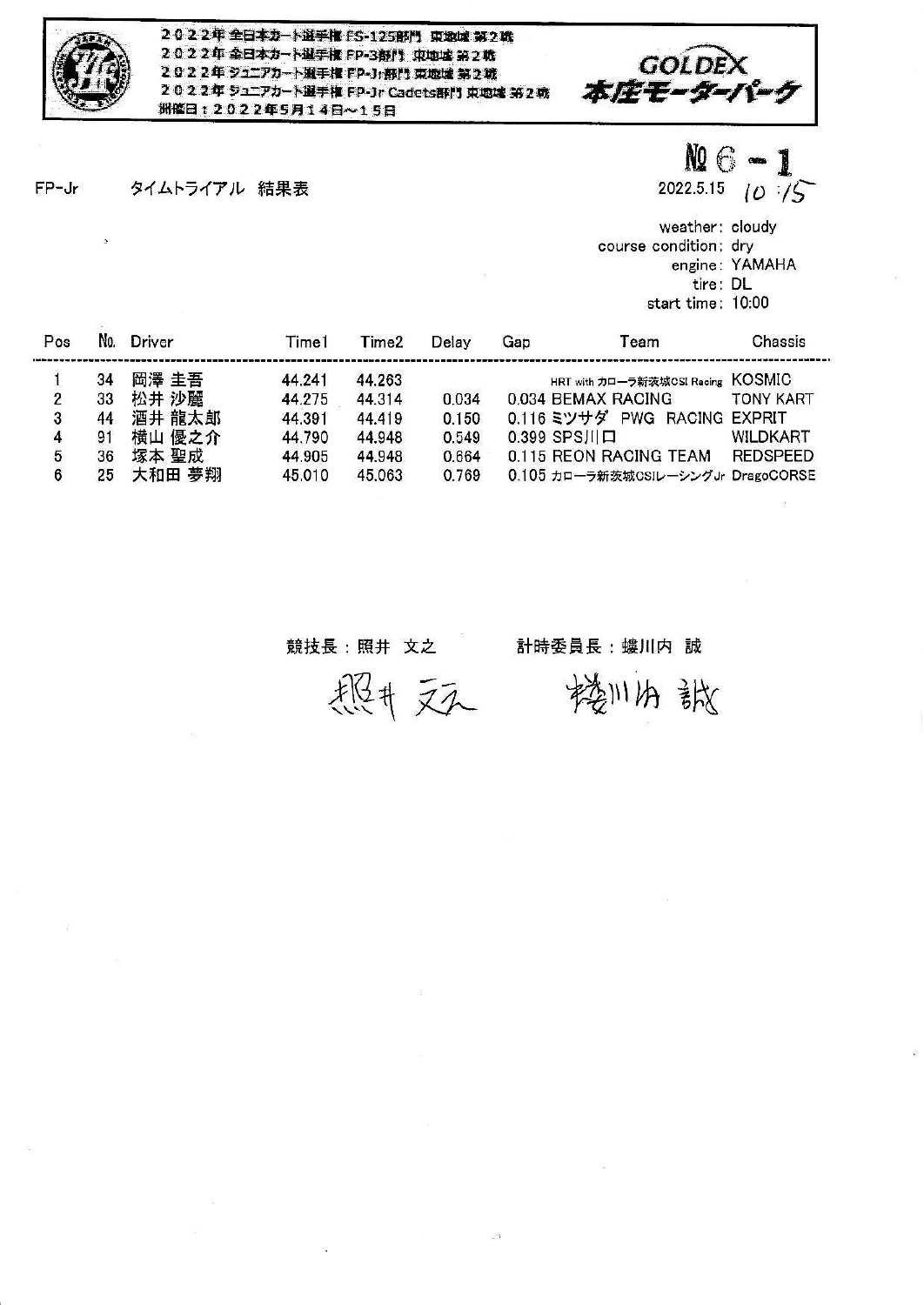

2022年全日本カート選手框 FS-125部門 東地域第2戦 2022年全日本カート選手権 FP-3部門 東地域第2戦 2022年 ジュニアカート選手権 FP-Jr野門 東地域 第2戦 2022年ラエアカート選手権 FP-Jr Cadets部門 東地域 第2戦 **開催日: 2022年5月14日~15日** 



 $FP-Jr$ 予選ヒート 結果表 **NQ 1**  $0 - 1$ 

2022.5.15

 $11:25$ 

weather: cloudy course condition: dry engine: YAMAHA tire: DL start time: 11:02 goal time: 11:31

| Pos |    | Driver    | Laps | Total Time | Delay | Gap   | <b>Best</b>  | Геаm                                     | Chassis          |
|-----|----|-----------|------|------------|-------|-------|--------------|------------------------------------------|------------------|
|     | 33 | 松井 沙麗     | 15   | 11:19.4    |       |       |              | 44.257 BEMAX RACING                      | <b>TONY KART</b> |
|     | 34 | 岡澤 圭吾     | 15   | 11:19.4    | 0.016 | 0.016 |              | 44.374 HRT with カローラ新茨城CSI Racing KOSMIC |                  |
|     | 44 | 酒井 龍太郎    | 15   | 11:19.6    | 0.268 | 0.252 |              | 44.254 ミツサダ PWG RACING EXPRIT            |                  |
|     | 36 | 塚本 聖成     | 15.  | 11:20.5    | 1.090 | 0.822 |              | 44.753 REON RACING TEAM                  | <b>REDSPEED</b>  |
|     |    | 横山 優之介    | 15   | 11:22.8    | 3.395 | 2.305 | 44.763 SPS川口 |                                          | WILDKART         |
|     |    | 25 大和田 夢翔 | 15   | 11:24.4    | 4.988 | 1.593 |              | 44.547 カローラ新茨城CSIレーシングJr DragoCORSE      |                  |

競技長:照井 文之

計時委員長:螻川内 誠

 $\chi$ 

照井文人 安当州内 言战